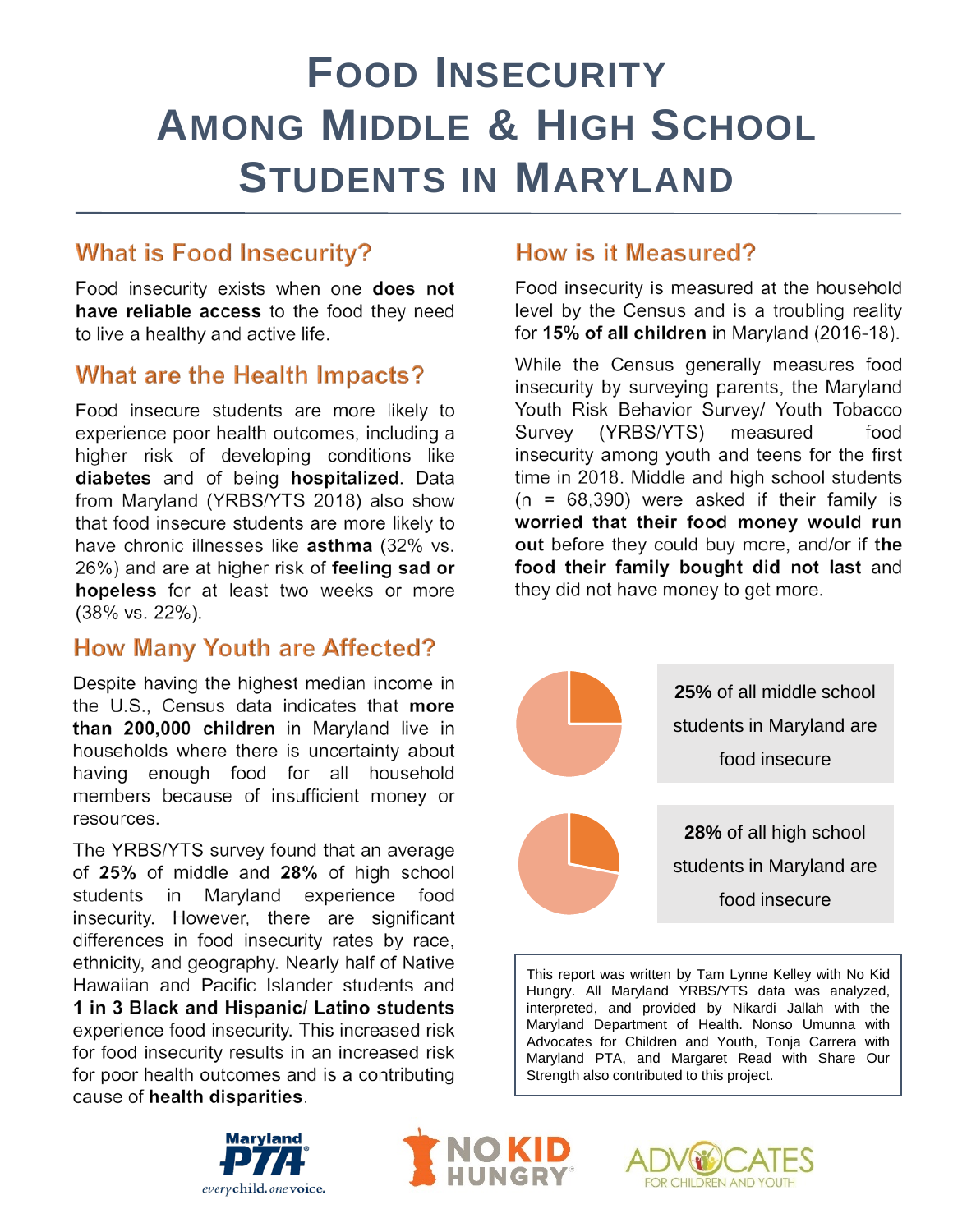## **How are Food Insecurity Rates Different Across the State?**



#### **What are the Causes of Food Insecurity?**

Food insecurity occurs when there is limited or unreliable physical and/or economic access to food.

- A key reason why some Marylanders have limited physical access to food are food deserts areas that lack healthy food stores. Neighborhoods are more likely to be in a food desert as a result of policies that concentrate poverty and segregate communities by race.
- Marylanders experience limited economic access to food because the \$11 per hour minimum wage is not enough to meet one's most basic needs, even when working full-time (http://livingwage.mit.edu/). With high housing costs (\$1,223 month for a one-bedroom in Maryland), a full-time job that pays more than \$23 per hour is needed to afford to live here (https://reports.nlihc.org/oor/Maryland).

## **How are Food Insecurity Rates Different by Race/Ethnicity?**



Food Insecurity Rate for Maryland High School Students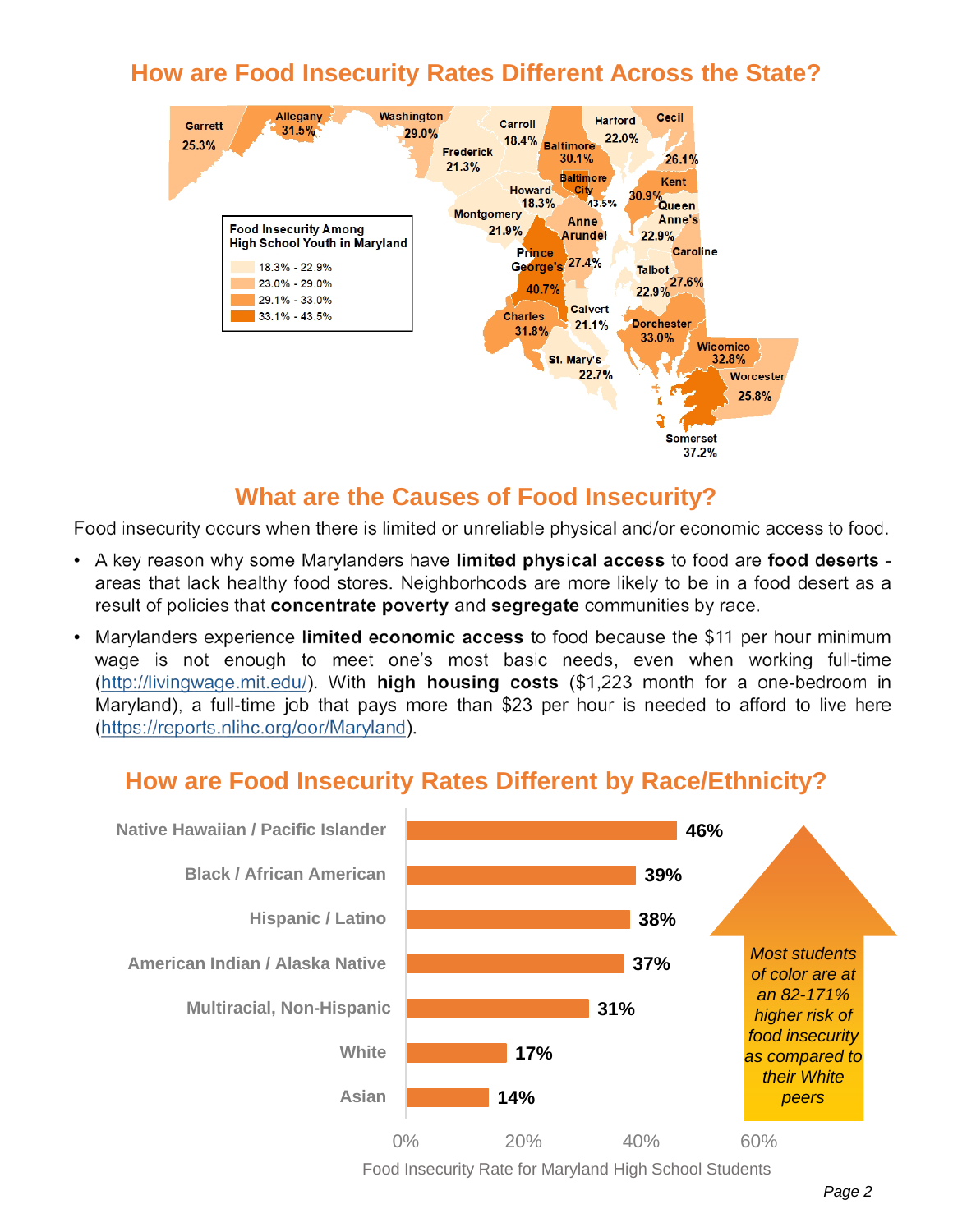| Table 1a: Food Insecurity Rates for Middle School Students in Maryland, by Race/Ethnicity (n = 27,299) |                                                                                                          |                                        |                                               |                                        |                                                        |                                                                              |                                                                                                     |                                                                                                 |                                                                                   |
|--------------------------------------------------------------------------------------------------------|----------------------------------------------------------------------------------------------------------|----------------------------------------|-----------------------------------------------|----------------------------------------|--------------------------------------------------------|------------------------------------------------------------------------------|-----------------------------------------------------------------------------------------------------|-------------------------------------------------------------------------------------------------|-----------------------------------------------------------------------------------|
|                                                                                                        | % of all<br><b>Middle</b><br><b>School</b><br><b>Students</b><br>(MSS) that<br>are Food<br>Insecure (FI) | $%$ of<br><b>Black</b><br><b>MSSFI</b> | $%$ of<br>Hispanic/<br>Latino<br><b>MSSFI</b> | $%$ of<br><b>White</b><br><b>MSSFI</b> | $%$ of<br><b>Asian</b><br><b>MSS</b><br>F <sub>1</sub> | $%$ of<br><b>Multiracial</b><br>(Not<br>Hispanic/<br>Latino)<br><b>MSSFI</b> | % Native<br>Hawaiian,<br>Pacific Islander,<br>American<br>Indian, or Alaska<br><b>Native MSS FI</b> | <b>Difference</b><br>between FI<br>for Hispanic/<br><b>Latino MSS</b><br>vs White<br><b>MSS</b> | <b>Difference</b><br>between FI<br>for Black<br><b>MSS vs</b><br><b>White MSS</b> |
| <b>Maryland</b>                                                                                        | 25.2                                                                                                     | 35.4                                   | 33.9                                          | 15.7                                   | 11.3                                                   | 24.8                                                                         | 29.0                                                                                                | 116% higher                                                                                     | 125% higher                                                                       |
| Allegany                                                                                               | 30.2                                                                                                     | $\star$                                | $\star$                                       | 28.0                                   | $\star$                                                | $\star$                                                                      | $\star$                                                                                             | $\star$                                                                                         |                                                                                   |
| <b>Anne Arundel</b>                                                                                    | 21.5                                                                                                     | 34.6                                   | 30.9                                          | 16.1                                   | $\star$                                                | $\star$                                                                      | $\star$                                                                                             | 92%                                                                                             | 115%                                                                              |
| <b>Baltimore City</b>                                                                                  | 38.7                                                                                                     | 40.9                                   | 42.8                                          | $\star$                                | $\star$                                                | $\star$                                                                      | $\star$                                                                                             | $\star$                                                                                         |                                                                                   |
| <b>Baltimore Co</b>                                                                                    | 28.5                                                                                                     | 40.4                                   | 36.2                                          | 16.7                                   | $\star$                                                | $\star$                                                                      | $\star$                                                                                             | 117%                                                                                            | 142%                                                                              |
| <b>Calvert</b>                                                                                         | 20.5                                                                                                     | 28.6                                   | 29.0                                          | 17.0                                   | $\star$                                                | $\star$                                                                      | $\star$                                                                                             | 70%                                                                                             | 68%                                                                               |
| <b>Caroline</b>                                                                                        | 27.4                                                                                                     | $\star$                                | 28.9                                          | 23.5                                   | $\star$                                                | $\star$                                                                      | $\star$                                                                                             | 23%                                                                                             |                                                                                   |
| Carroll                                                                                                | 19.6                                                                                                     | $\star$                                | $\star$                                       | 18.0                                   | $\star$                                                | $\star$                                                                      | $\star$                                                                                             | $\star$                                                                                         | $\star$                                                                           |
| <b>Cecil</b>                                                                                           | 24.6                                                                                                     | $\star$                                | 34.1                                          | 22.5                                   | $\star$                                                | $\star$                                                                      | $\star$                                                                                             | 52%                                                                                             | $\star$                                                                           |
| <b>Charles</b>                                                                                         | 28.1                                                                                                     | 31.6                                   | 30.8                                          | 19.0                                   | $\star$                                                | $\star$                                                                      | $\star$                                                                                             | 62%                                                                                             | 66%                                                                               |
| <b>Dorchester</b>                                                                                      | 26.7                                                                                                     | 34.6                                   | $\star$                                       | 19.8                                   | $\star$                                                | $\star$                                                                      | $\star$                                                                                             |                                                                                                 | 74%                                                                               |
| <b>Frederick</b>                                                                                       | 19.5                                                                                                     | 31.8                                   | 30.4                                          | 14.9                                   | $\star$                                                | $\star$                                                                      | $\star$                                                                                             | 105%                                                                                            | 114%                                                                              |
| <b>Garrett</b>                                                                                         | 21.8                                                                                                     | $\star$                                | $\star$                                       | 19.4                                   | $\star$                                                | $\star$                                                                      | $\star$                                                                                             |                                                                                                 |                                                                                   |
| <b>Harford</b>                                                                                         | 21.7                                                                                                     | 28.6                                   | 29.9                                          | 20.2                                   | $\star$                                                | 19.9                                                                         | $\star$                                                                                             | 49%                                                                                             | 42%                                                                               |
| <b>Howard</b>                                                                                          | 17.1                                                                                                     | 28.1                                   | 30.4                                          | 10.6                                   | 11.0                                                   | 20.9                                                                         | $\star$                                                                                             | 188%                                                                                            | 167%                                                                              |
| Kent                                                                                                   | 25.9                                                                                                     | $\star$                                | $\star$                                       | 20.9                                   | $\star$                                                | $\star$                                                                      | $\star$                                                                                             | $\star$                                                                                         | $\star$                                                                           |
| <b>Montgomery</b>                                                                                      | 18.4                                                                                                     | 29.8                                   | 32.4                                          | 5.3                                    | 8.5                                                    | $\star$                                                                      | $\star$                                                                                             | 508%                                                                                            | 461%                                                                              |
| <b>Prince George's</b>                                                                                 | 34.4                                                                                                     | 33.3                                   | 37.3                                          | $\star$                                | $\star$                                                | $\star$                                                                      | $\star$                                                                                             | $\star$                                                                                         |                                                                                   |
| <b>Queen Anne's</b>                                                                                    | 19.8                                                                                                     | $\star$                                | $\star$                                       | 17.0                                   | $\star$                                                | $\star$                                                                      | $\star$                                                                                             | $\star$                                                                                         | $\star$                                                                           |
| <b>Somerset</b>                                                                                        | 31.4                                                                                                     | 29.2                                   | $\star$                                       | 34.1                                   | $\star$                                                | $\star$                                                                      | $\star$                                                                                             | $\star$                                                                                         | 14% lower                                                                         |
| St. Mary's                                                                                             | 22.1                                                                                                     | 32.4                                   | 35.2                                          | 16.2                                   | $\star$                                                | $\star$                                                                      | $\star$                                                                                             | 117%                                                                                            | 100%                                                                              |
| <b>Talbot</b>                                                                                          | 22.9                                                                                                     | $\star$                                | 25.8                                          | 17.0                                   | $\star$                                                | $\star$                                                                      | $\star$                                                                                             | 52%                                                                                             | $\star$                                                                           |
| Washington                                                                                             | 25.9                                                                                                     | 33.5                                   | 33.4                                          | 22.8                                   | $\star$                                                | 32.7                                                                         | $\star$                                                                                             | 46%                                                                                             | 47%                                                                               |
| <b>Wicomico</b>                                                                                        | 36.6                                                                                                     | 46.5                                   | 39.5                                          | 27.2                                   | $\star$                                                | $\star$                                                                      | $\star$                                                                                             | 45%                                                                                             | 71%                                                                               |
| Worcester                                                                                              | 23.5                                                                                                     | 34.5                                   | $\star$                                       | 19.6                                   | $\star$                                                | $\star$                                                                      | $\star$                                                                                             | $\star$                                                                                         | 76%                                                                               |

**Table 1 Key:** \* Data suppressed due to less than 100 respondents in the sample Shaded cells indicate food insecurity in the school district is significantly lower (green) or higher (red) than the State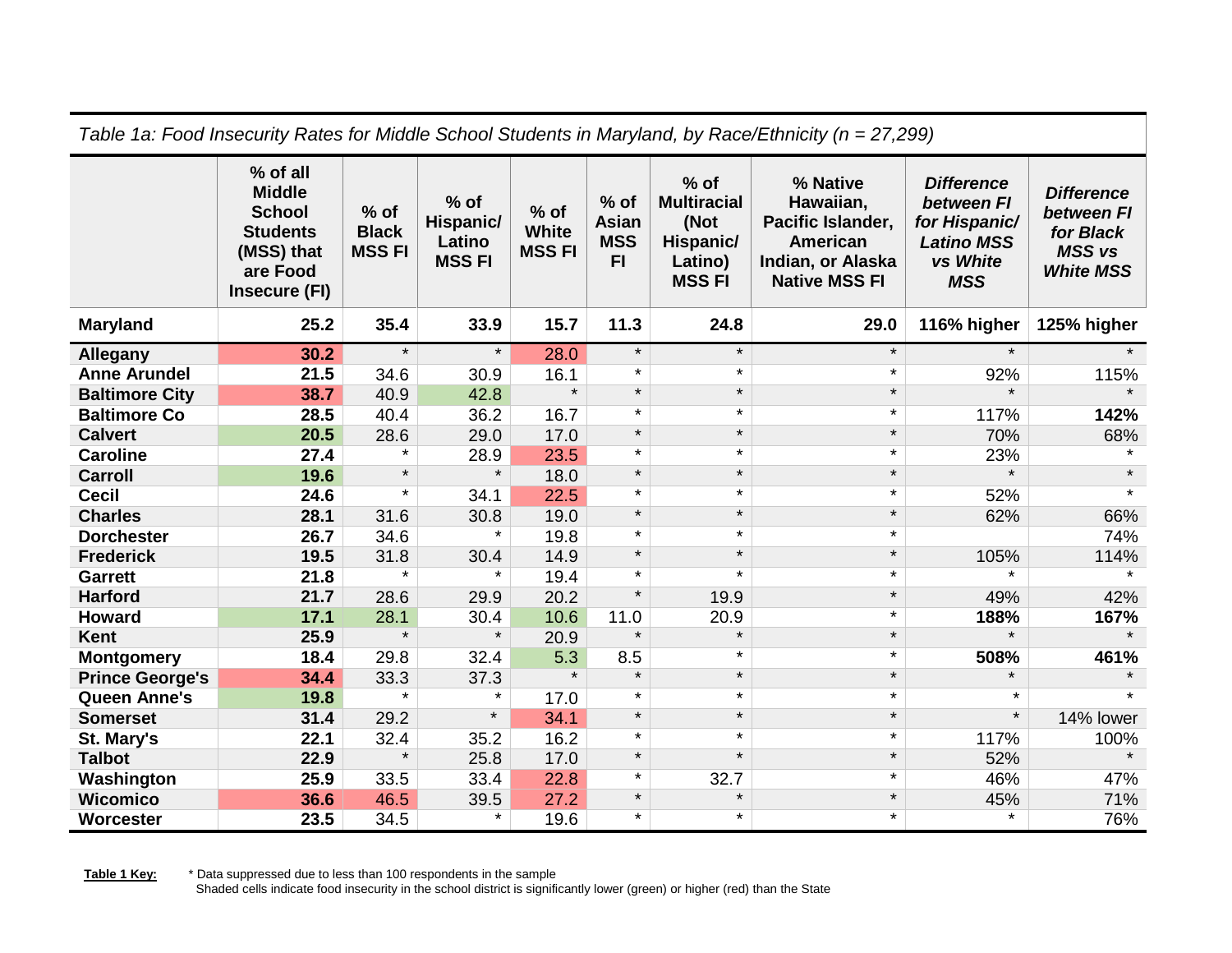| , alono , lo, , o o a m lo o o al luy<br>$\frac{1}{2}$ and $\frac{1}{2}$ . The state of the state in the state $\frac{1}{2}$ is the state in the state $\frac{1}{2}$ |                                                                                              |                                          |                                                |                                |                                  |                                                                        |                                                                                                     |                                                                                                 |                                                                                       |
|----------------------------------------------------------------------------------------------------------------------------------------------------------------------|----------------------------------------------------------------------------------------------|------------------------------------------|------------------------------------------------|--------------------------------|----------------------------------|------------------------------------------------------------------------|-----------------------------------------------------------------------------------------------------|-------------------------------------------------------------------------------------------------|---------------------------------------------------------------------------------------|
|                                                                                                                                                                      | % of all<br><b>High School</b><br><b>Students</b><br>(HSS) that<br>are Food<br>Insecure (FI) | % of<br><b>Black</b><br><b>HSS</b><br>F1 | $%$ of<br>Hispanic/<br>Latino<br><b>HSS FI</b> | % of<br>White<br><b>HSS FI</b> | $%$ of<br>Asian<br><b>HSS FI</b> | $%$ of<br>Multiracial<br>(Not<br>Hispanic/<br>Latino)<br><b>HSS FI</b> | % Native<br>Hawaiian, Pacific<br>Islander,<br>American Indian,<br>or Alaska Native<br><b>HSS FI</b> | <b>Difference</b><br>between FI<br>for Hispanic/<br><b>Latino HSS</b><br>vs White<br><b>HSS</b> | <b>Difference</b><br>between FI<br>for Black<br>HSS <sub>vs</sub><br><b>White HSS</b> |
| <b>Maryland</b>                                                                                                                                                      | 28.0                                                                                         | 38.6                                     | 37.9                                           | 17.1                           | 14.0                             | 30.6                                                                   | 41.0                                                                                                | 122% higher                                                                                     | 126% higher                                                                           |
| <b>Allegany</b>                                                                                                                                                      | 31.5                                                                                         | $\star$                                  | $\star$                                        | 29.0                           | $\star$                          | $\star$                                                                | $\star$                                                                                             | $\star$                                                                                         |                                                                                       |
| <b>Anne Arundel</b>                                                                                                                                                  | 27.4                                                                                         | 40.1                                     | 42.9                                           | 17.8                           | $\star$                          | $\star$                                                                | $\star$                                                                                             | 140%                                                                                            | 125%                                                                                  |
| <b>Baltimore City</b>                                                                                                                                                | 43.5                                                                                         | 45.1                                     | 46.5                                           | $\star$                        | $\star$                          | $\star$                                                                | $\star$                                                                                             | $\star$                                                                                         | $\star$                                                                               |
| <b>Baltimore Co</b>                                                                                                                                                  | 30.1                                                                                         | 37.7                                     | 35.7                                           | 19.8                           | $\star$                          | $\star$                                                                | $\star$                                                                                             | 80%                                                                                             | 91%                                                                                   |
| <b>Calvert</b>                                                                                                                                                       | 21.1                                                                                         | 32.9                                     | 33.6                                           | 17.6                           | $\star$                          | 27.3                                                                   | $\star$                                                                                             | 91%                                                                                             | 88%                                                                                   |
| <b>Caroline</b>                                                                                                                                                      | 27.6                                                                                         | 35.6                                     | 26.2                                           | 24.3                           | $\star$                          | $\star$                                                                | $\star$                                                                                             | 8%                                                                                              | 46%                                                                                   |
| <b>Carroll</b>                                                                                                                                                       | 18.4                                                                                         | $\star$                                  | 28.0                                           | 17.0                           | $\star$                          | 30.7                                                                   | $\star$                                                                                             | 65%                                                                                             | $\star$                                                                               |
| <b>Cecil</b>                                                                                                                                                         | 26.1                                                                                         | 39.1                                     | 36.2                                           | 22.3                           | $\star$                          | 32.4                                                                   | $\star$                                                                                             | 62%                                                                                             | 75%                                                                                   |
| <b>Charles</b>                                                                                                                                                       | 31.8                                                                                         | 32.7                                     | 38.6                                           | 23.7                           | 23.4                             | 34.0                                                                   | $\star$                                                                                             | 63%                                                                                             | 38%                                                                                   |
| <b>Dorchester</b>                                                                                                                                                    | 33.0                                                                                         | 46.8                                     | 40.7                                           | 21.7                           | $\star$                          | $\star$                                                                | $\star$                                                                                             | 88%                                                                                             | 116%                                                                                  |
| <b>Frederick</b>                                                                                                                                                     | 21.3                                                                                         | 35.2                                     | 30.7                                           | 16.0                           | 15.2                             | 25.7                                                                   | $\star$                                                                                             | 91%                                                                                             | 119%                                                                                  |
| <b>Garrett</b>                                                                                                                                                       | 25.3                                                                                         | $\star$                                  | $\star$                                        | 23.3                           | $\star$                          | $\star$                                                                | $\star$                                                                                             | $\star$                                                                                         | $\star$                                                                               |
| <b>Harford</b>                                                                                                                                                       | 22.0                                                                                         | 36.6                                     | 26.6                                           | 16.9                           | 15.1                             | 25.9                                                                   | $\star$                                                                                             | 57%                                                                                             | 116%                                                                                  |
| <b>Howard</b>                                                                                                                                                        | 18.3                                                                                         | 36.2                                     | 30.7                                           | 9.1                            | 10.0                             | 21.2                                                                   | $\star$                                                                                             | 236%                                                                                            | 297%                                                                                  |
| Kent                                                                                                                                                                 | 30.9                                                                                         | $\star$                                  | $\star$                                        | 28.3                           | $\star$                          | $\star$                                                                | $\star$                                                                                             | $\star$                                                                                         | $\star$                                                                               |
| <b>Montgomery</b>                                                                                                                                                    | 21.9                                                                                         | 30.2                                     | 35.8                                           | 8.9                            | 9.9                              | $\star$                                                                | $\star$                                                                                             | 301%                                                                                            | 238%                                                                                  |
| <b>Prince George's</b>                                                                                                                                               | 40.7                                                                                         | 40.1                                     | 43.4                                           | $\star$                        | $\star$                          | $\star$                                                                | $\star$                                                                                             | $\star$                                                                                         |                                                                                       |
| <b>Queen Anne's</b>                                                                                                                                                  | 22.9                                                                                         | $\star$                                  | 38.4                                           | 19.5                           | $\star$                          | $\star$                                                                | $\star$                                                                                             | 97%                                                                                             | $\star$                                                                               |
| <b>Somerset</b>                                                                                                                                                      | 37.2                                                                                         | 45.5                                     | $\star$                                        | 30.2                           | $\star$                          | $\star$                                                                | $\star$                                                                                             | $\star$                                                                                         | 51%                                                                                   |
| St. Mary's                                                                                                                                                           | 22.7                                                                                         | 35.2                                     | 31.9                                           | 17.4                           | $\star$                          | 29.2                                                                   | $\star$                                                                                             | 84%                                                                                             | 102%                                                                                  |
| <b>Talbot</b>                                                                                                                                                        | 22.9                                                                                         | 34.6                                     | 31.2                                           | 17.5                           | $\star$                          | $\star$                                                                | $\star$                                                                                             | 78%                                                                                             | 98%                                                                                   |
| Washington                                                                                                                                                           | 29.0                                                                                         | 44.4                                     | 38.6                                           | 24.3                           | $\star$                          | 33.2                                                                   | $\star$                                                                                             | 58%                                                                                             | 82%                                                                                   |
| <b>Wicomico</b>                                                                                                                                                      | 32.8                                                                                         | 42.9                                     | 39.3                                           | 23.0                           | $\star$                          | 33.6                                                                   | $\star$                                                                                             | 71%                                                                                             | 87%                                                                                   |
| Worcester                                                                                                                                                            | 25.8                                                                                         | 39.1                                     | 38.8                                           | 21.0                           | $\star$                          | $\star$                                                                | $\star$                                                                                             | 85%                                                                                             | 86%                                                                                   |

*Table 1b: Food Insecurity Rates for High School Students in Maryland, by Race/Ethnicity (n = 41,091)*

**Table 1 Key:** \* Data suppressed due to less than 100 respondents in the sample Shaded cells indicate food insecurity in the school district is significantly lower (green) or higher (red) than the State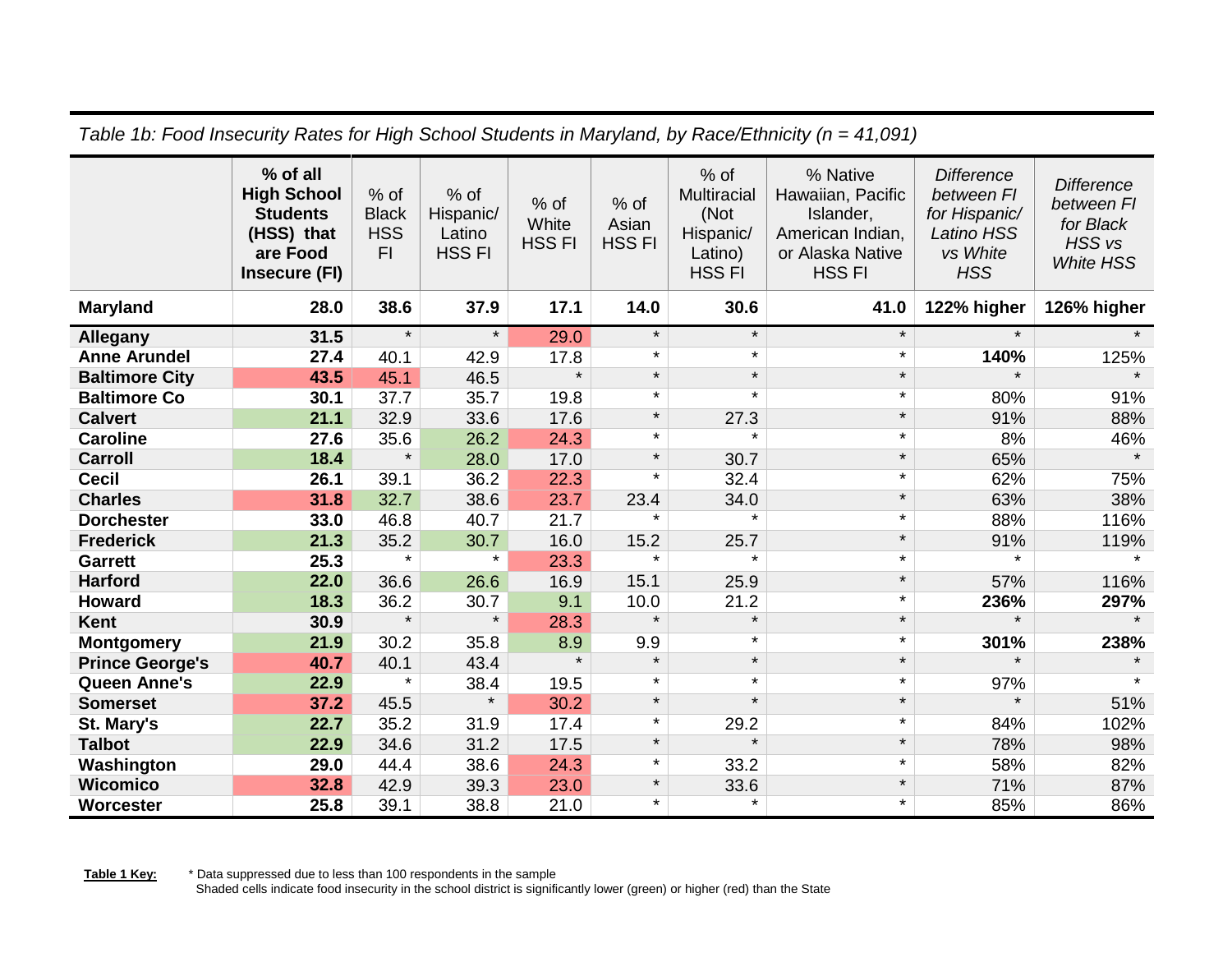# **THREE ACTIONS FOR SCHOOLS TO REDUCE FOOD INSECURITY**

## **#1 Elect the Community Eligibility Provision (CEP)**

CEP is a federal school meal funding option that creates "*Hunger-Free Schools*" by providing all students with access to free breakfast and lunch. During 2019-2020, more than 102,000 students in Maryland attended one of 238 CEP schools. CEP is associated with improved test scores, better attendance, and a decrease in disciplinary referrals. Contact the district's Food and Nutrition Department to determine if your school is CEP-eligible.



### **#2 Offer Free Breakfast with Maryland Meals for Achievement**

Students that participate in school breakfast are less likely to be food insecure and the best way to ensure access to breakfast is with **Maryland Meals for Achievement** (MMFA). Schools with MMFA provide breakfast after the first school bell and therefore eliminate the barriers to participation in school breakfast, including stigma, fees, transportation, and timing. In the hundreds of MMFA schools, tardiness and absenteeism rates are lower and student behavior improves. Eligible schools (with a F/R rate over 40%) can apply for this state funding by contacting the district's Food and Nutrition Department.

## **#3 Connect Families to SNAP Food Assistance**

**The Supplemental Nutrition Assistance Program** (SNAP) helps low-income people buy food. Income limits for free school meals are similar to those for SNAP; therefore, *most* free meal eligible students are also eligible for SNAP. (A critical difference, however, is that immigration status is not considered for free school meal eligibility, but is for SNAP eligibility.) Unfortunately, only about half of all students in Maryland that are eligible for free school meals are enrolled in SNAP.



As a result, more than 160,000 students may be eligible but not yet enrolled in SNAP. Schools can help connect families by providing assistance in completing the SNAP application. Free training on how to provide this application assistance is available (for more information or to signup for training, contact [JDRobinson@mdhungersolutions.org\)](mailto:JDRobinson@mdhungersolutions.org). Schools can also share SNAP outreach information with families on robo-calls, in newsletters, and by posting flyers. (See examples at [http://bestpractices.nokidhungry.org/snap-outreach-toolkit-covid-19.](http://bestpractices.nokidhungry.org/snap-outreach-toolkit-covid-19))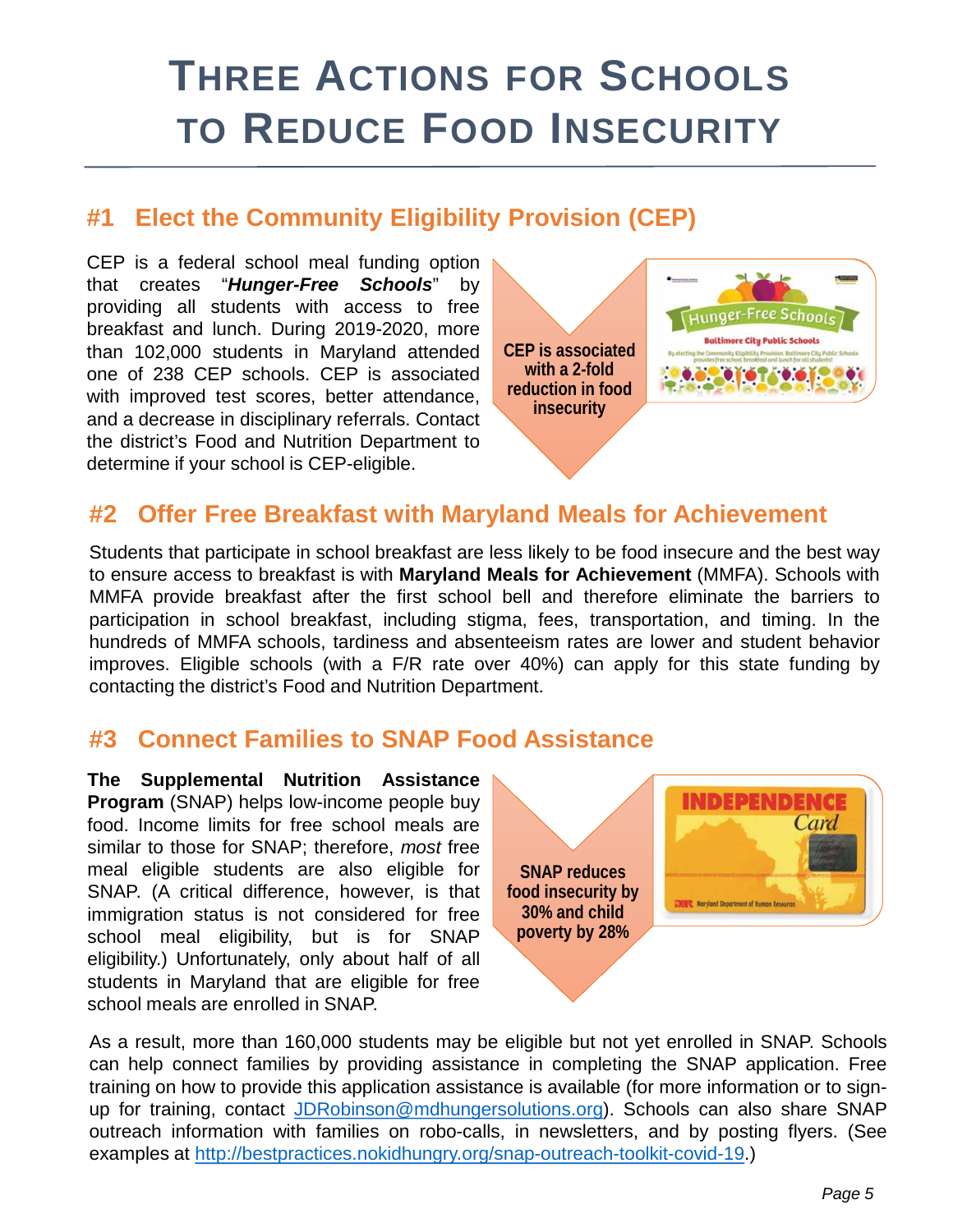#### *Table 2a: Actions Schools Can Take to Reduce Food Insecurity*

| CEP-Eligible and Near-Eligible Secondary Schools, 19-20 SY |                                                                                                                                                                                                                          |                                                                                                                                                                                                                                     |  |  |  |
|------------------------------------------------------------|--------------------------------------------------------------------------------------------------------------------------------------------------------------------------------------------------------------------------|-------------------------------------------------------------------------------------------------------------------------------------------------------------------------------------------------------------------------------------|--|--|--|
| <b>Allegany</b>                                            | <b>Braddock Middle</b><br>Cash Valley<br>Center for Career & Tech<br><b>Eckhart Alt Program</b><br><b>Flintstone School</b>                                                                                              | Ft. Hill High<br>Mt. Savage Middle<br>Parkside School<br><b>Washington Middle</b><br><b>Westmar Middle</b>                                                                                                                          |  |  |  |
| <b>Anne Arundel</b>                                        | Phoenix Academy                                                                                                                                                                                                          |                                                                                                                                                                                                                                     |  |  |  |
| <b>Baltimore City</b>                                      | All schools are enrolled in CEP!                                                                                                                                                                                         |                                                                                                                                                                                                                                     |  |  |  |
| <b>Baltimore</b><br>County                                 | <b>Catonsville Ctr for Alt</b><br>Chesapeake High<br><b>Crossroads Center</b><br>Deep Creek Middle<br>Genl J. Stricker Middle<br><b>Golden Ring Middle</b><br><b>Holabird Middle</b><br>Kenwood High<br>Lansdowne Middle | <b>Meadowood Edu Center</b><br><b>Middle River Middle</b><br>Northwest Academy<br>Patapsco High<br><b>Rosedale Center</b><br><b>Stemmers Run Middle</b><br><b>White Oak School</b><br><b>Windsor Mill Middle</b><br>Woodlawn Middle |  |  |  |
| <b>Caroline</b>                                            | <b>Col Richardson Middle</b>                                                                                                                                                                                             |                                                                                                                                                                                                                                     |  |  |  |
| <b>Carroll</b>                                             | <b>Crossroads Middle</b>                                                                                                                                                                                                 |                                                                                                                                                                                                                                     |  |  |  |
| Cecil                                                      | <b>Elkton Middle</b>                                                                                                                                                                                                     |                                                                                                                                                                                                                                     |  |  |  |
| <b>Charles</b>                                             | <b>General Smallwood Middle</b>                                                                                                                                                                                          | R.D. Stethem Ed Center                                                                                                                                                                                                              |  |  |  |
| <b>Dorchester</b>                                          | All schools are enrolled in CEP!                                                                                                                                                                                         |                                                                                                                                                                                                                                     |  |  |  |
| <b>Harford</b>                                             | Center for Ed Opportunity Alt                                                                                                                                                                                            |                                                                                                                                                                                                                                     |  |  |  |
| Kent                                                       | Kent County Middle                                                                                                                                                                                                       |                                                                                                                                                                                                                                     |  |  |  |
| <b>Montgomery</b>                                          | (MCPS uses a non-pricing model, similar to CEP, in 14 schools)                                                                                                                                                           |                                                                                                                                                                                                                                     |  |  |  |
| <b>Prince</b><br>George's                                  | Annapolis Rd Academy Alt.<br><b>B. Stoddert Middle</b><br><b>Drew Freeman Middle</b><br>G.J. Ghoulson Middle                                                                                                             | <b>Green Valley Inst</b><br><b>Tall Oaks High</b><br>T. Marshall Middle                                                                                                                                                             |  |  |  |
| <b>Queen Anne's</b>                                        | <b>Anchor Point Academy</b>                                                                                                                                                                                              |                                                                                                                                                                                                                                     |  |  |  |
| <b>Somerset</b><br>St. Mary's                              | All schools are enrolled in CEP!<br>Fairlead Academy I & II<br><b>Green Holly School</b>                                                                                                                                 | <b>Spring Ridge Middle</b>                                                                                                                                                                                                          |  |  |  |
| Washington                                                 | E. Russell Hicks Middle<br><b>Northern Middle</b>                                                                                                                                                                        | South Hagerstown High<br>Western Heights Middle                                                                                                                                                                                     |  |  |  |
| Wicomico                                                   | <b>Bennett Middle</b><br><b>Salisbury Middle</b>                                                                                                                                                                         | Wicomico High<br><b>Wicomico Middle</b>                                                                                                                                                                                             |  |  |  |
| Worcester                                                  | <b>Cedar Chapel Special</b><br>Pocomoke High                                                                                                                                                                             | Pocomoke Middle<br><b>Snow Hill Middle</b>                                                                                                                                                                                          |  |  |  |

#### **[#1 Elect the Community Eligibility Provision \(CEP\)](https://state.nokidhungry.org/maryland/whatwedo/community-eligibility-provision-cep/)**

Data source:

<http://www.marylandpublicschools.org/programs/SchoolandCommunityNutrition/Pages/CEPData.aspx>

CEP is a federal school meal funding option that creates "*Hunger-Free Schools*" by providing all students with access to free breakfast and lunch. Contact the school district's Food and Nutrition Department to determine if a school is CEP-eligible and to elect CEP.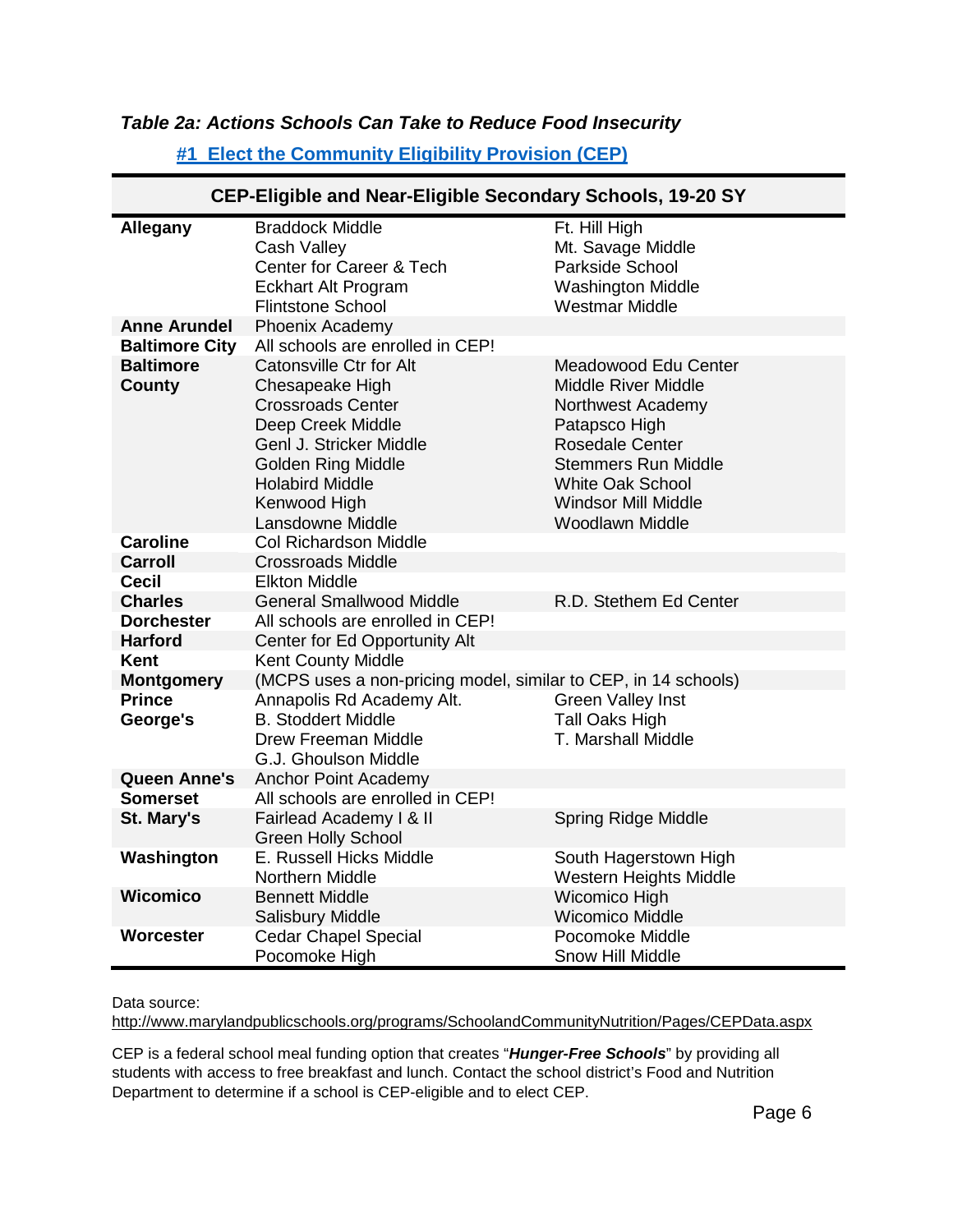#### *Table 2b: Actions Schools Can Take to Reduce Food Insecurity*

#### **[#2 Elect Maryland Meals for Achievement \(MMFA\)](https://state.nokidhungry.org/maryland/whatwedo/school-breakfast/)**

|                                   |                                                                                                                                                                                                                                                                                                                                                                                                                                                                                                                                                                                                                                                                                                                                                                                                                                                                                                                                                                                                                               | $m m \wedge L m$                                                                                                                                                                                                                                                                                                                                                                                                                                                                                                                                                                                                                                                                                                                                                                                                                                    |                                                                                                                                                                                                                                                                                                                                                                                                                                                                                                                                                                                                                                                                                                                                                                                                                              |
|-----------------------------------|-------------------------------------------------------------------------------------------------------------------------------------------------------------------------------------------------------------------------------------------------------------------------------------------------------------------------------------------------------------------------------------------------------------------------------------------------------------------------------------------------------------------------------------------------------------------------------------------------------------------------------------------------------------------------------------------------------------------------------------------------------------------------------------------------------------------------------------------------------------------------------------------------------------------------------------------------------------------------------------------------------------------------------|-----------------------------------------------------------------------------------------------------------------------------------------------------------------------------------------------------------------------------------------------------------------------------------------------------------------------------------------------------------------------------------------------------------------------------------------------------------------------------------------------------------------------------------------------------------------------------------------------------------------------------------------------------------------------------------------------------------------------------------------------------------------------------------------------------------------------------------------------------|------------------------------------------------------------------------------------------------------------------------------------------------------------------------------------------------------------------------------------------------------------------------------------------------------------------------------------------------------------------------------------------------------------------------------------------------------------------------------------------------------------------------------------------------------------------------------------------------------------------------------------------------------------------------------------------------------------------------------------------------------------------------------------------------------------------------------|
| Allegany                          | <b>Braddock Middle</b><br><b>Eckhart Alternative Program</b>                                                                                                                                                                                                                                                                                                                                                                                                                                                                                                                                                                                                                                                                                                                                                                                                                                                                                                                                                                  | Ft Hill High<br>Mt Savage Middle                                                                                                                                                                                                                                                                                                                                                                                                                                                                                                                                                                                                                                                                                                                                                                                                                    | Transition Program at C.                                                                                                                                                                                                                                                                                                                                                                                                                                                                                                                                                                                                                                                                                                                                                                                                     |
| <b>Anne Arundel</b>               | Meade Senior High                                                                                                                                                                                                                                                                                                                                                                                                                                                                                                                                                                                                                                                                                                                                                                                                                                                                                                                                                                                                             |                                                                                                                                                                                                                                                                                                                                                                                                                                                                                                                                                                                                                                                                                                                                                                                                                                                     |                                                                                                                                                                                                                                                                                                                                                                                                                                                                                                                                                                                                                                                                                                                                                                                                                              |
| <b>Baltimore</b><br>City          | Acce Academy<br>Achievement A., Harbor City HS<br>Afya Public Charter School<br>Angela Y. Davis Leadership Academy                                                                                                                                                                                                                                                                                                                                                                                                                                                                                                                                                                                                                                                                                                                                                                                                                                                                                                            | Digital Harbor High<br>Dr Martin Luther King Jr E/M<br>Dr Nathan A Pitts-Ashburton E/M<br>Edmondson-Westside High                                                                                                                                                                                                                                                                                                                                                                                                                                                                                                                                                                                                                                                                                                                                   | Morrell Park E/M<br>Mount Royal E/M<br>New Era Academy<br>New Hope Academy                                                                                                                                                                                                                                                                                                                                                                                                                                                                                                                                                                                                                                                                                                                                                   |
| (all schools<br>are CEP)          | Arlington E/M<br>Armistead Gardens E/M<br>Augusta Fells Savage Institute HS<br><b>Baltimore City College High</b><br>Baltimore Collegiate School For Boys<br><b>Baltimore Design School</b><br>Baltimore International Academy<br>Baltimore Leadership School for Y.W.<br>Baltimore Montessori Public Charter<br><b>Baltimore Polytechnic Institute</b><br>Baltimore School For The Arts<br>Banneker Blake Academy<br>Barclay E/M<br>Bard High School Early College<br>Bay-Brook E/M<br>Beechfield E/M<br>B. Franklin High at Masonville Cove<br>B.D. Jemison Stem Academy W.<br>Booker T Washington Middle<br>Calverton E/M<br>Career Academy<br>Carver Vocational-Technical High<br>Cherry Hill E/M<br>City Neighbors Charter E/M<br>City Neighbors Hamilton<br>City Neighbors High<br>City Springs E/M<br><b>Claremont School</b><br>Collington Square E/M<br>Commodore J. Rogers E/M<br><b>Connexions: Community Based Arts</b><br>Coppin Academy<br><b>Cross Country Elementary</b><br>Curtis Bay E/M<br>Dickey Hill E/M | Elmer A. Henderson: JH P.<br>Empowerment Academy Excel A.<br>Fallstaff E/M<br>Forest Park High<br>Fort Worthington E/M<br>Francis Scott Key E/M<br>Franklin Square E/M<br>Frederick Douglass High<br>Garrett Heights E/M<br>George W. F. McMechen High<br>Glenmount E/M<br>Graceland Park/O'Donnell H. E/M<br><b>Green Street Academy</b><br>Guilford E/M<br>Hamilton E/MHampden E/M<br>Hampstead Hill Academy<br>Harlem Park E/M<br>Hazelwood E/M<br>Highlandtown E/M #215<br>Highlandtown E/M #237<br>Holabird E/M<br>Independence School Local I<br>James McHenry E/M<br>John Ruhrah E/M<br>Kipp Academy<br>Lakeland E/M<br>Leith Walk E/M<br>Lillie May Carroll Jackson<br>Lois T Murray E/M<br>Maree G. Farring E/M<br>Margaret Brent E/M<br>Mergenthaler Voc Tech High<br>Midtown Academy<br>Monarch Academy Public Charter<br>Montebello E/M | New Song Academy<br>North Bend E/M<br>Patterson High<br>Patterson Park Public Charter<br>Paul Laurence Dunbar High<br>Pimlico E/M<br>Reginald F Lewis High School<br>Renaissance Academy<br>Roland Park E/M<br>Rosemont E/M<br>Southwest Baltimore Charter<br>Stadium School<br>Success Academy<br>Tench Tilghman E/M<br>The Crossroads School<br>The Mount Washington School<br>The Reach! Partnership School<br>Thomas Jefferson E/M<br>Thomas Johnson E/M<br>Tunbridge Public Charter Elementary<br>Vanguard Collegiate Middle<br>Violetville E/M<br>Vivien T Thomas Medical Arts A.<br>Walter P Carter E/M<br>Waverly E/M<br>Western High<br><b>Westport Academy</b><br>Wildwood Elementary Middle<br>William Pinderhughes E/M<br>William S Baer School<br>Windsor Hills E/M<br>Woodhome E/M<br><b>Youth Opportunity</b> |
| <b>Baltimore</b><br><b>County</b> | Arbutus Middle<br>Catonsville Ctr for Alt Stud<br>Chesapeake High<br>Dundalk High (CEP)<br><b>Franklin Middle</b><br>Kenwood High<br>Lansdowne High                                                                                                                                                                                                                                                                                                                                                                                                                                                                                                                                                                                                                                                                                                                                                                                                                                                                           | Meadowood Education Ctr<br>Milford Mill Academy<br>NW Academy of H.S.<br>Overlea High<br>Owings Mills High<br>Parkville High<br>Parkville Middle                                                                                                                                                                                                                                                                                                                                                                                                                                                                                                                                                                                                                                                                                                    | Patapsco High<br>Pikesville Middle<br>Randallstown High<br><b>Sparrows Point Middle</b><br>Woodlawn High                                                                                                                                                                                                                                                                                                                                                                                                                                                                                                                                                                                                                                                                                                                     |
| <b>Cecil</b>                      | Cherry Hill Middle                                                                                                                                                                                                                                                                                                                                                                                                                                                                                                                                                                                                                                                                                                                                                                                                                                                                                                                                                                                                            | High Rd School of Cecil County                                                                                                                                                                                                                                                                                                                                                                                                                                                                                                                                                                                                                                                                                                                                                                                                                      |                                                                                                                                                                                                                                                                                                                                                                                                                                                                                                                                                                                                                                                                                                                                                                                                                              |
| <b>Charles</b>                    | Robert D Stethem Ed Ctr                                                                                                                                                                                                                                                                                                                                                                                                                                                                                                                                                                                                                                                                                                                                                                                                                                                                                                                                                                                                       |                                                                                                                                                                                                                                                                                                                                                                                                                                                                                                                                                                                                                                                                                                                                                                                                                                                     |                                                                                                                                                                                                                                                                                                                                                                                                                                                                                                                                                                                                                                                                                                                                                                                                                              |
|                                   |                                                                                                                                                                                                                                                                                                                                                                                                                                                                                                                                                                                                                                                                                                                                                                                                                                                                                                                                                                                                                               |                                                                                                                                                                                                                                                                                                                                                                                                                                                                                                                                                                                                                                                                                                                                                                                                                                                     |                                                                                                                                                                                                                                                                                                                                                                                                                                                                                                                                                                                                                                                                                                                                                                                                                              |
| Dorchester                        | North Dorchester High (CEP)                                                                                                                                                                                                                                                                                                                                                                                                                                                                                                                                                                                                                                                                                                                                                                                                                                                                                                                                                                                                   |                                                                                                                                                                                                                                                                                                                                                                                                                                                                                                                                                                                                                                                                                                                                                                                                                                                     |                                                                                                                                                                                                                                                                                                                                                                                                                                                                                                                                                                                                                                                                                                                                                                                                                              |
| <b>Frederick</b>                  | Frederick High                                                                                                                                                                                                                                                                                                                                                                                                                                                                                                                                                                                                                                                                                                                                                                                                                                                                                                                                                                                                                |                                                                                                                                                                                                                                                                                                                                                                                                                                                                                                                                                                                                                                                                                                                                                                                                                                                     |                                                                                                                                                                                                                                                                                                                                                                                                                                                                                                                                                                                                                                                                                                                                                                                                                              |
| <b>Harford</b><br><b>Howard</b>   | Ctr for Ed Opportunity<br>Mayfield Woods Middle                                                                                                                                                                                                                                                                                                                                                                                                                                                                                                                                                                                                                                                                                                                                                                                                                                                                                                                                                                               | Edgewood High<br><b>Thomas Viaduct Middle</b>                                                                                                                                                                                                                                                                                                                                                                                                                                                                                                                                                                                                                                                                                                                                                                                                       | Joppatowne High                                                                                                                                                                                                                                                                                                                                                                                                                                                                                                                                                                                                                                                                                                                                                                                                              |
|                                   | Oakland Mills High                                                                                                                                                                                                                                                                                                                                                                                                                                                                                                                                                                                                                                                                                                                                                                                                                                                                                                                                                                                                            | Wilde Lake High                                                                                                                                                                                                                                                                                                                                                                                                                                                                                                                                                                                                                                                                                                                                                                                                                                     |                                                                                                                                                                                                                                                                                                                                                                                                                                                                                                                                                                                                                                                                                                                                                                                                                              |
| Kent                              | Kent County High                                                                                                                                                                                                                                                                                                                                                                                                                                                                                                                                                                                                                                                                                                                                                                                                                                                                                                                                                                                                              |                                                                                                                                                                                                                                                                                                                                                                                                                                                                                                                                                                                                                                                                                                                                                                                                                                                     |                                                                                                                                                                                                                                                                                                                                                                                                                                                                                                                                                                                                                                                                                                                                                                                                                              |
| <b>Montgomery</b>                 | <b>Foundation School</b><br>Gaithersburg High                                                                                                                                                                                                                                                                                                                                                                                                                                                                                                                                                                                                                                                                                                                                                                                                                                                                                                                                                                                 | Northwood High<br>Springbrook High                                                                                                                                                                                                                                                                                                                                                                                                                                                                                                                                                                                                                                                                                                                                                                                                                  | Wheaton High                                                                                                                                                                                                                                                                                                                                                                                                                                                                                                                                                                                                                                                                                                                                                                                                                 |

#### *MMFA Eligible Secondary Schools, 19-20 SY*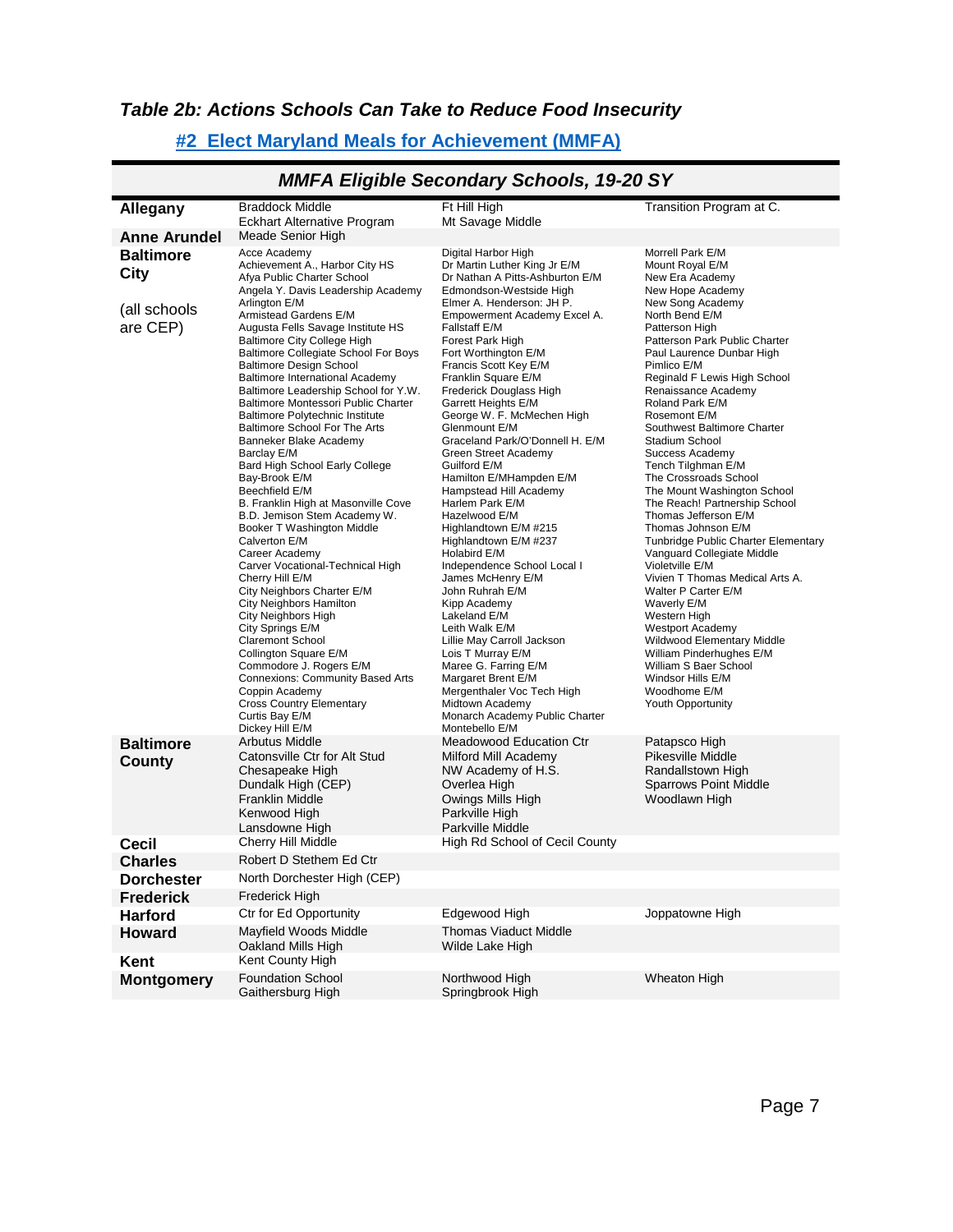| <b>Prince</b><br>George's | A.Jackson Acad. (CEP)<br>Annapolis Rd Acad.<br>Alt High at Tall Oaks<br><b>Benjamin Stoddert Middle</b><br>Bladensburg High<br><b>Buck Lodge Middle</b><br>Central High<br>C. Herbert Flowers High<br>Crossland High<br>Drew Freeman Middle<br>Duval Hiqh<br>D.D. Eisenhower Middle<br>Eleanor Roosevelt High<br>E.E. Just Middle<br>Fairmont Heights High | <b>Friendly High</b><br>GJ. Ghoulson Middle<br>Green Valley Instructional<br>Greenbelt Middle School<br>Gwynn Park Middle<br><b>High Point High</b><br>Hyattsville Middle International<br>High L.P.<br>International High Largo<br>Isaac J Gourdine Middle<br>James Madison Middle<br><b>Kenmoor Middle</b><br><b>Kettering Middle</b><br>Largo High<br>Laurel High | M.L.K. Jr Middle<br>Northwestern High<br>Oxon Hill High<br>Oxon Hill Middle<br>Parkdale High<br>Potomac High<br><b>Stephen Decatur Middle</b><br>Suitland High<br>Surrattsville High<br>Thomas Johnson Middle<br><b>Thomas Pullen</b><br>T. Marshall Middle<br><b>Walker Mill Middle</b> |
|---------------------------|------------------------------------------------------------------------------------------------------------------------------------------------------------------------------------------------------------------------------------------------------------------------------------------------------------------------------------------------------------|----------------------------------------------------------------------------------------------------------------------------------------------------------------------------------------------------------------------------------------------------------------------------------------------------------------------------------------------------------------------|------------------------------------------------------------------------------------------------------------------------------------------------------------------------------------------------------------------------------------------------------------------------------------------|
| <b>Somerset</b>           | Crisfield High (CEP)                                                                                                                                                                                                                                                                                                                                       | Washington High (CEP)                                                                                                                                                                                                                                                                                                                                                |                                                                                                                                                                                                                                                                                          |
| Washington                | <b>Public Service Academy</b>                                                                                                                                                                                                                                                                                                                              |                                                                                                                                                                                                                                                                                                                                                                      |                                                                                                                                                                                                                                                                                          |
| <b>Wicomico</b>           | <b>Bennett Middle</b><br>James M Bennett High<br>Parkside High                                                                                                                                                                                                                                                                                             | Pittsville E/M<br>Salisbury Middle                                                                                                                                                                                                                                                                                                                                   | Wicomico High<br>Wicomico Middle                                                                                                                                                                                                                                                         |

#### Data source:

<http://www.marylandpublicschools.org/programs/SchoolandCommunityNutrition/Pages/FreeReducedPriceMealStatistic.aspx>

Maryland Meals for Achievement (MMFA) provides all students with access to universal free school breakfast. Schools are eligible if the free and reduced-price meal rate is over 40%. Apply for this state funding by contacting the school district's Food and Nutrition Department.